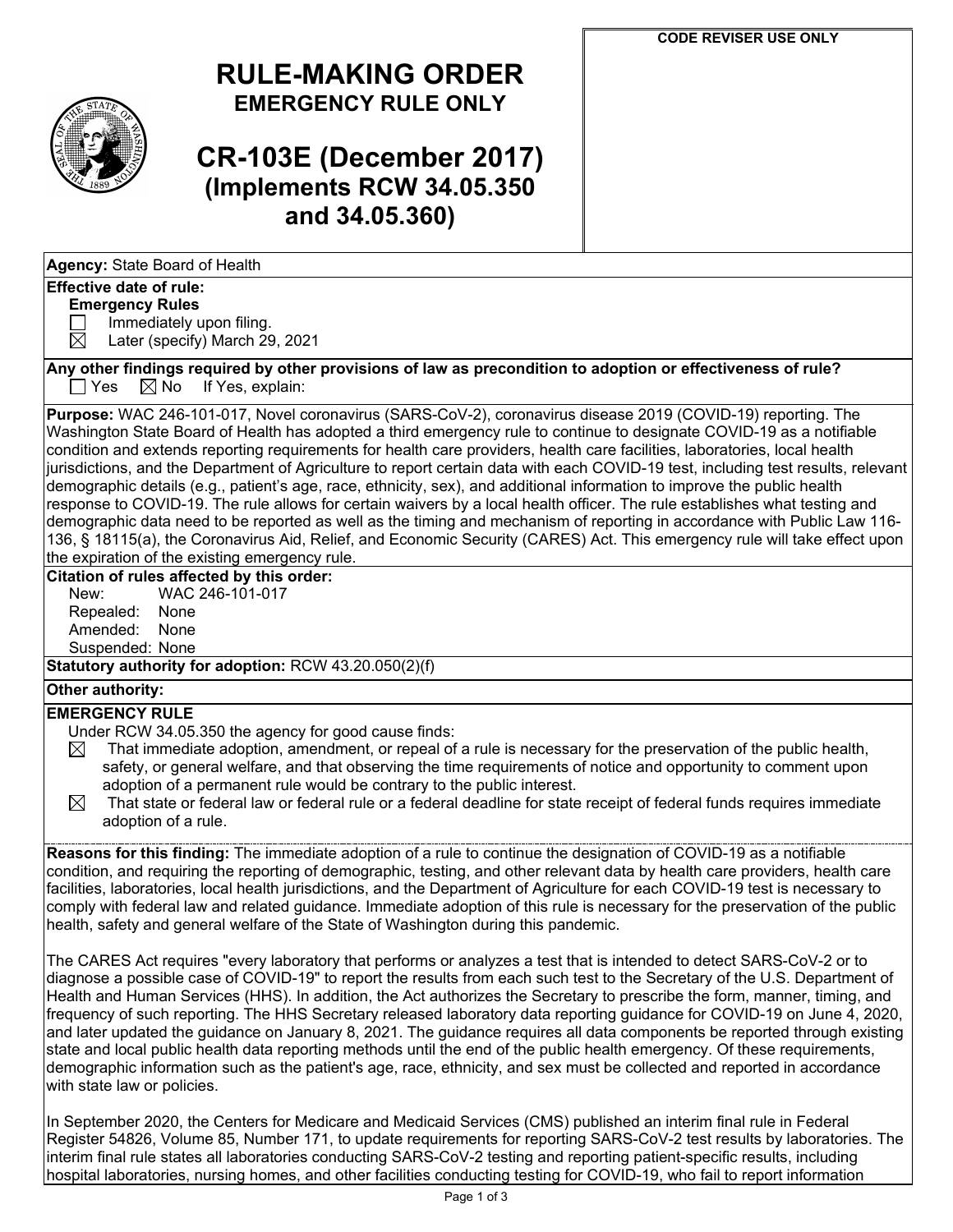required under the CARES Act will be subject to monetary penalties. The interim final rules became effective September 2, 2020.

Adoption of a third emergency rule ensures continued compliance with the CARES Act and updated CMS reporting requirements for laboratories.